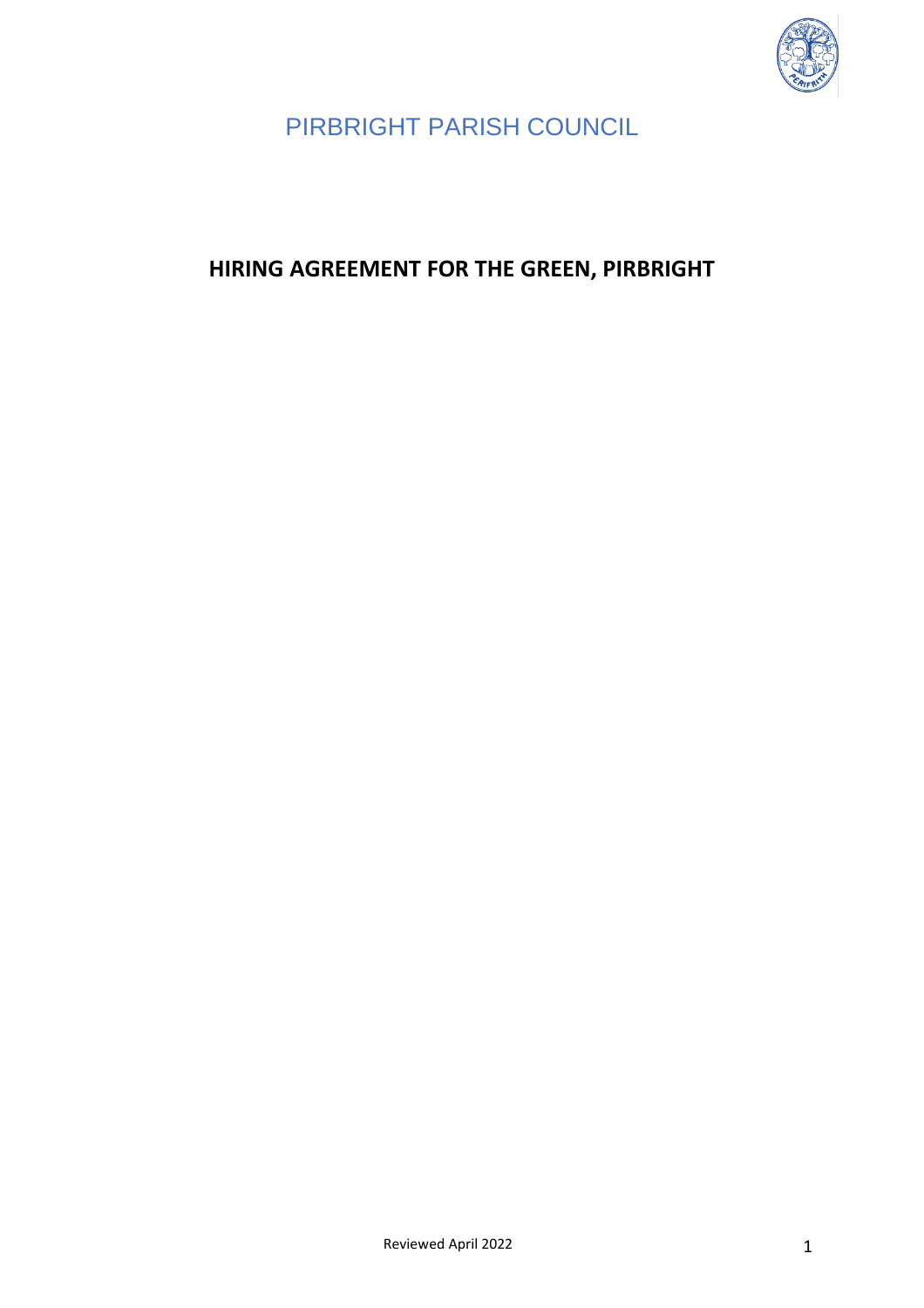

### **Table of Contents**

| 1.  |  |  |
|-----|--|--|
| 2.  |  |  |
| 3.  |  |  |
| 4.  |  |  |
| 5.  |  |  |
| 6.  |  |  |
| 7.  |  |  |
| 8.  |  |  |
| 9.  |  |  |
| 10. |  |  |
| 11. |  |  |
| 12. |  |  |
| 13. |  |  |
|     |  |  |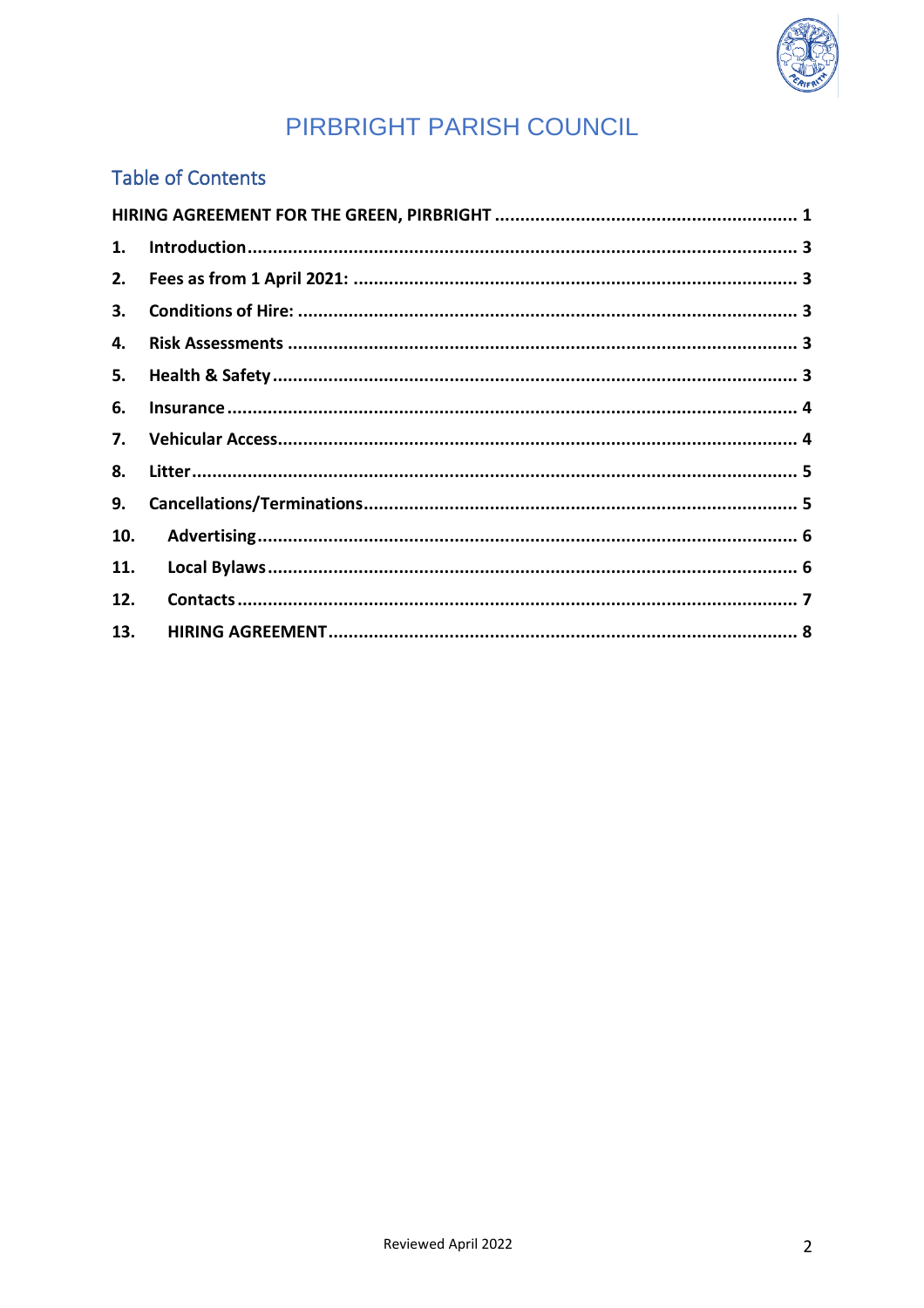

#### <span id="page-2-0"></span>**1. Introduction**

**Pirbright Village Green** may be hired upon approval by the Parish Council. All hirings will be dependent on the Ground Conditions at the time of hire. Each application to be decided on its own merit.

### <span id="page-2-1"></span>**2. Fees as from 1 April 2021:**

Use of a defined area of the village green by fun fairs, outdoor theatre, band concerts, hot air balloon launches, car boot sales, fun run/walk, sports tournament, dog show, circuses, forest schools, fitness sessions, filming & photographic events, or similar- **£235.00 per day**. The fee is "per day" and includes days which are classed as "set up" and "dismantle" days. Set up and dismantle days are therefore charged at the full daily rate.

<span id="page-2-2"></span>The **fee must be received at least one month before the event is due** to take place.

#### **3. Conditions of Hire:**

Applications for events will only be considered if submitted within a reasonable time of the proposed event relative to the size of the event. The minimum notice period is six weeks prior to the event. If Planning Permission from the Borough Council is required, the minimum notice period increases to 2 months. The Hirer must submit full details of the proposed event for the approval of the Parish Council. Details should include arrangements for catering, refuse collection and disposal, toilets, general activity to be staged, anticipated attendance figures, Health and Safety information and any other information as the Parish Council may require.

#### <span id="page-2-3"></span>**4. Risk Assessments**

The Hirer must conduct their own risk assessment undertaken by a competent person, a written copy of which must be lodged with the Clerk to the Council no later than six weeks before the date of the event. This document will be referred to in the event of any claim arising. However, the risk assessment is the responsibility of the Hirer alone and the Parish Council accepts no responsibility or liability in the case of any errors or omissions in the assessment.

#### <span id="page-2-4"></span>**5. Health & Safety**

The Hirer's attention is drawn to the requirements of the Health & Safety at Work Act 1974 and other Health & Safety legislation including the Management of Health & Safety at Work Regulations 1999, Control of Substances Hazardous to Health Regulations 1999 and Electricity at Work Regulations 1989. It is the responsibility of the Hirer to comply with all health and safety and other legislation applicable to the event.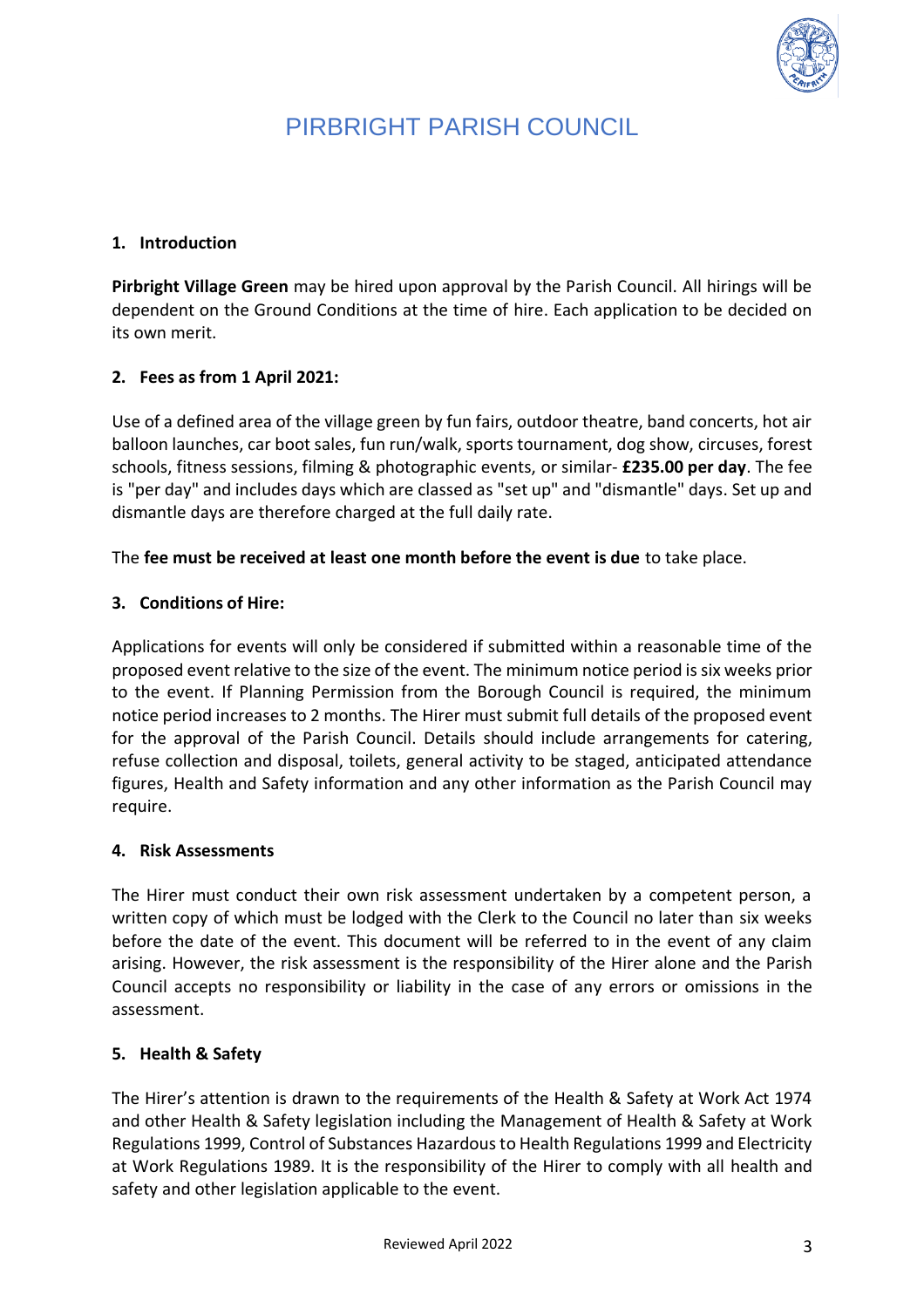

Where a temporary electrical installation is being used, a temporary electrical installation report by a NICEIC or ECA electrician or a certificate of compliance with BS7909 must be available upon request by any Council Officer.

The Hirer must ensure that first aid equipment is provided and all precautions taken against the risk of fire and electric shock. Electrics are the responsibility of the hirer.

Temporary structures must be constructed of sound materials and be suitable for their purpose and appropriately tethered. The Hirer will be responsible at all times (day and night) for the security and supervision of these structures. The use of floodlighting should only be used where necessary. Other than for security purposes, may require planning permission and the hirer must notify the Parish Clerk and Environmental Health & Licensing Services at least 2 months before the event.

The Food Safety Act 1990 and a number of regulations and Codes of Practice govern the sale of food. These are enforced within the Borough by the Environmental Health & Licensing Services. The regulations require any food outlets to be registered. The Hirer must notify the Events Safety Team who will in turn notify the Chief Environmental Officer at least 2 months before the event.

No alcohol is to be sold on the village green other than with the express consent of the Parish Council. The Hirer should seek permission from the Clerk if it is intended to sell alcohol, should comply with all relevant legislation and be in possession of an appropriate license. The sale of alcohol to only those over 18 years **will only be permitted** providing the appropriate Temporary Entertainment Licence (TEN) has been obtained from Guildford Borough Council.

### <span id="page-3-0"></span>**6. Insurance**

The Hirer shall indemnify and keep indemnified the Parish Council from and against all actions, claims, suits, costs, expenses, losses, injuries, damage and liability howsoever arising out of or by reason or in consequence of the permission hereby granted (other than injury resulting from any negligent act of the Parish Council its servants or agents) and the event and the operation of the event. The Hirer shall effect a third-party policy of insurance with a reputable insurer covering all risks usually and commonly covered by such insurance to a minimum of £5,000,000 per event and produce to the Parish Council on request.

The Hirer will be required to produce written evidence of the existence of Public Liability Insurance at such a level as required by the Parish Council in respect of any exhibitor, ground entertainer, sub-contractor, caterer which the Hirer has authorised to appear at the event.

### <span id="page-3-1"></span>**7. Vehicular Access**

Vehicles are banned from parking on and from driving across The Green except to a designated parking area. The Hirer must agree parking areas prior to the event with the Parish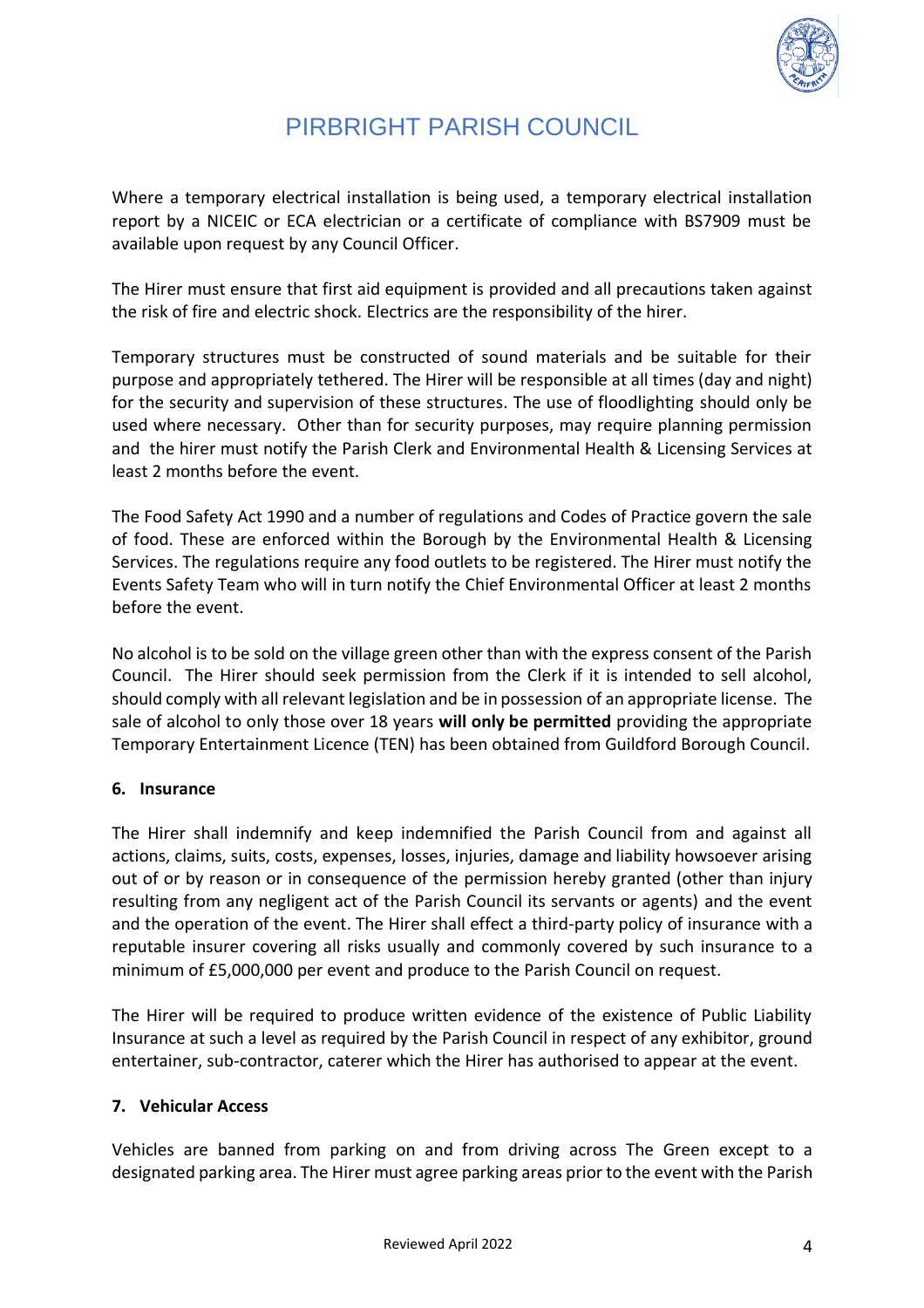

Council, their agreement to which will depend on the event planned and ground conditions at the time and safety considerations. Car parks must be marked out and access to the area must be clearly marked. No other route may be used by vehicles and rights of way must not be obstructed. Vehicles and equipment are not permitted to be refuelled on the Green and all fuel must be stored in appropriately bunded containers.

The Hirer must ensure that adequate parking arrangements are made for vehicles. Damage sustained to a parking area, including access, must be repaired by the Hirer to the reasonable satisfaction of the Parish Council.

The Hirer is responsible for adequate fire precautions and for the maintenance of clear exits for emergency vehicles and for seeing that none of the footpaths are blocked.

#### <span id="page-4-0"></span>**8. Litter**

The Hirer is responsible for the reinstatement of the site allocated, including the clearance of litter, the separation and collection of recyclable materials and the removal of all advertising. The clearance must be undertaken within 24 hours after completion of the event and reinstatement of land within 48 hours after completion of the event. If the Hirer fails to perform these obligations, the Parish Council reserves the right to perform any such obligations and any costs incurred shall be borne by the Hirer.

The property of the Hirer and Hirer's agents must be removed at the end of the period of hire. The Parish Council accepts no responsibility for any property left at the venue before, during or after hire period.

### <span id="page-4-1"></span>**9. Cancellations/Terminations**

Cancellations by the Hirer must be in writing (email or letter) 7 days before the first day of hire otherwise the full hire charge will be payable. Pirbright Parish Council may terminate this agreement and the event, in the event of any by the Hirer of this agreement. The Parish Council may also terminate this agreement and the event at any time before or during the period of hire if, in its sole opinion (1) the ground or weather conditions are, or are likely to be or become, such that the hire or event cannot proceed without causing damage to the Green that is unacceptable to the Parish Council or (2) the holding of the event is or is likely to become unlawful or contrary to Government or Borough Council guidance or (3) the holding of the event is causing or creating or is likely in the sole opinion of the Parish Council to cause or create unacceptable security or safety concerns. In the case of any such termination by the Parish Council, it shall have no liability to the Hirer or any third party for any damage or loss of income or profit or any other direct or indirect or consequential loss or damage which may be suffered by the Hirer in connection with or incidental to such termination and the Parish Council's sole obligation shall be to pay the Hirer a refund for any unused or complete half days of the Hire. It is recommended that the Hirer arranges its own insurance cover against the consequences of any such termination by the Parish Council.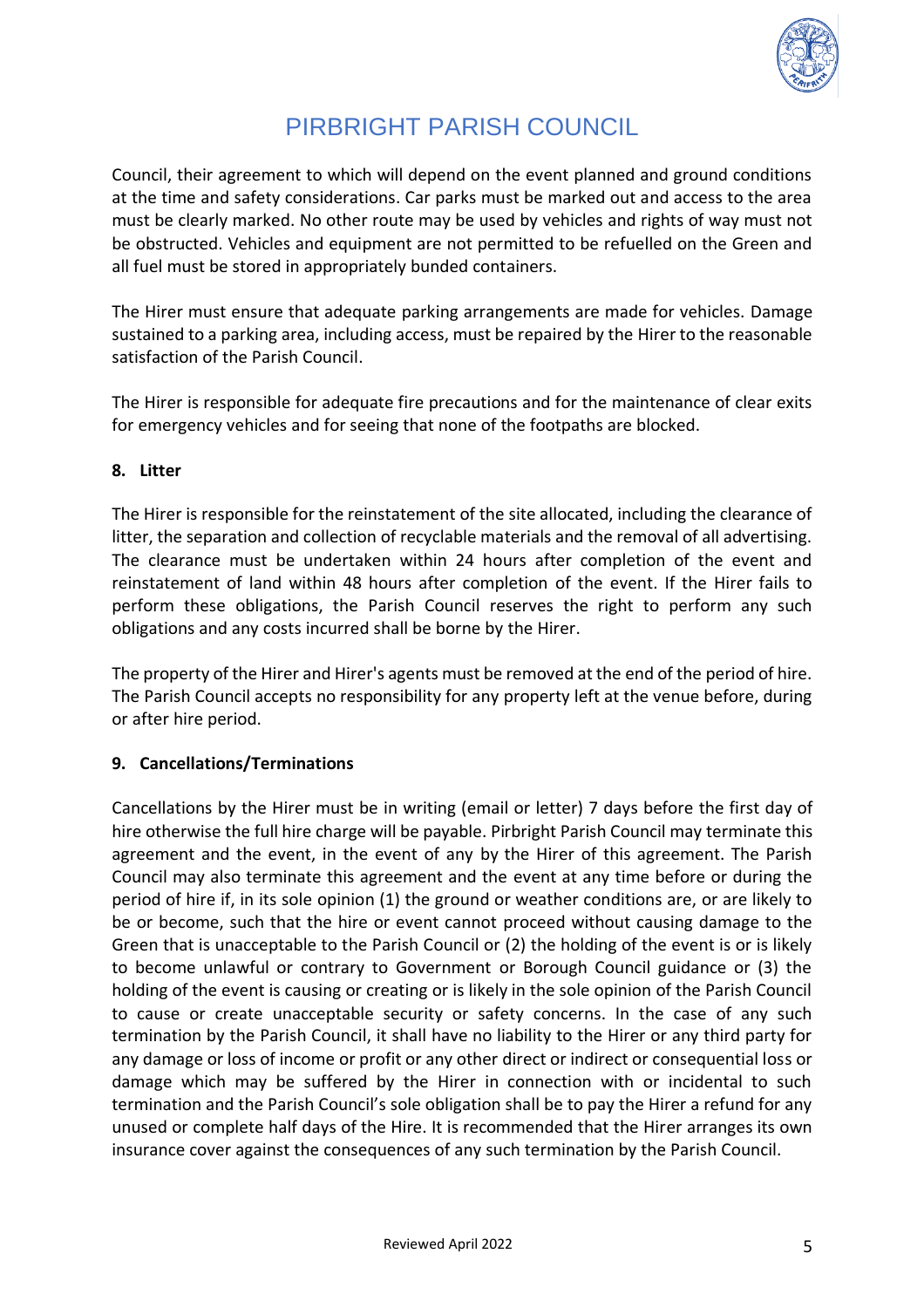

#### <span id="page-5-0"></span>**10. Advertising**

The Hirer is required to comply with the Town and Country Planning (Control of Advertisements) Regulations 1992, whereby unauthorised advertising, including 'fly posting', is an offence and therefore strictly forbidden.

The Hirer is responsible at all times for the smooth running of the event and should ensure appropriate security and marshalling is in place and in accordance with all applicable legislation and regulations and under the terms of this Agreement.

#### <span id="page-5-1"></span>**11. Local Bylaws**

The Hirer must ensure that the byelaws applicable to the open space in which the event is to be held are complied with at all times.

No noise is to be made, whether by loudspeakers or musical instruments etc, after the hour of 10:30pm unless prior agreement has been obtained from the Parish Council and Borough Council.

No public address system is to be used without the approval of the Parish Council.

The Hirer must comply with the direction of the Parish Council or its appointed representative at all times.

The Hirer must comply with any further requirements made by the Parish Council or its representative in respect of this booking.

Fun fairs must comply with: all relevant Health and Safety Legislation and the Food Safety Act 1990 and a number of regulations and Codes of Practice govern the sale of food. All rides must be appropriately certified. Copies of all certificates will be required normally six weeks before the event.

The Hirer must agree to leave the area in a good condition following the event. Reinstatement of land must occur within 48 hours after completion of the event. If the Hirer fails to perform these obligations, the Council reserves the right to perform any such obligations and any costs incurred shall be borne by the Hirer.

Animal farms are required to provide hand washing facilities and copies of valid animal passports (as issued by DEFRA).

The Organisers of the event are responsible for complying with the Borough Council's Street Trading Policy. Details of which are available in the Parish Council's Event Application Form.

The use of the Greens to provide parking facilities for private functions or similar will not be permitted.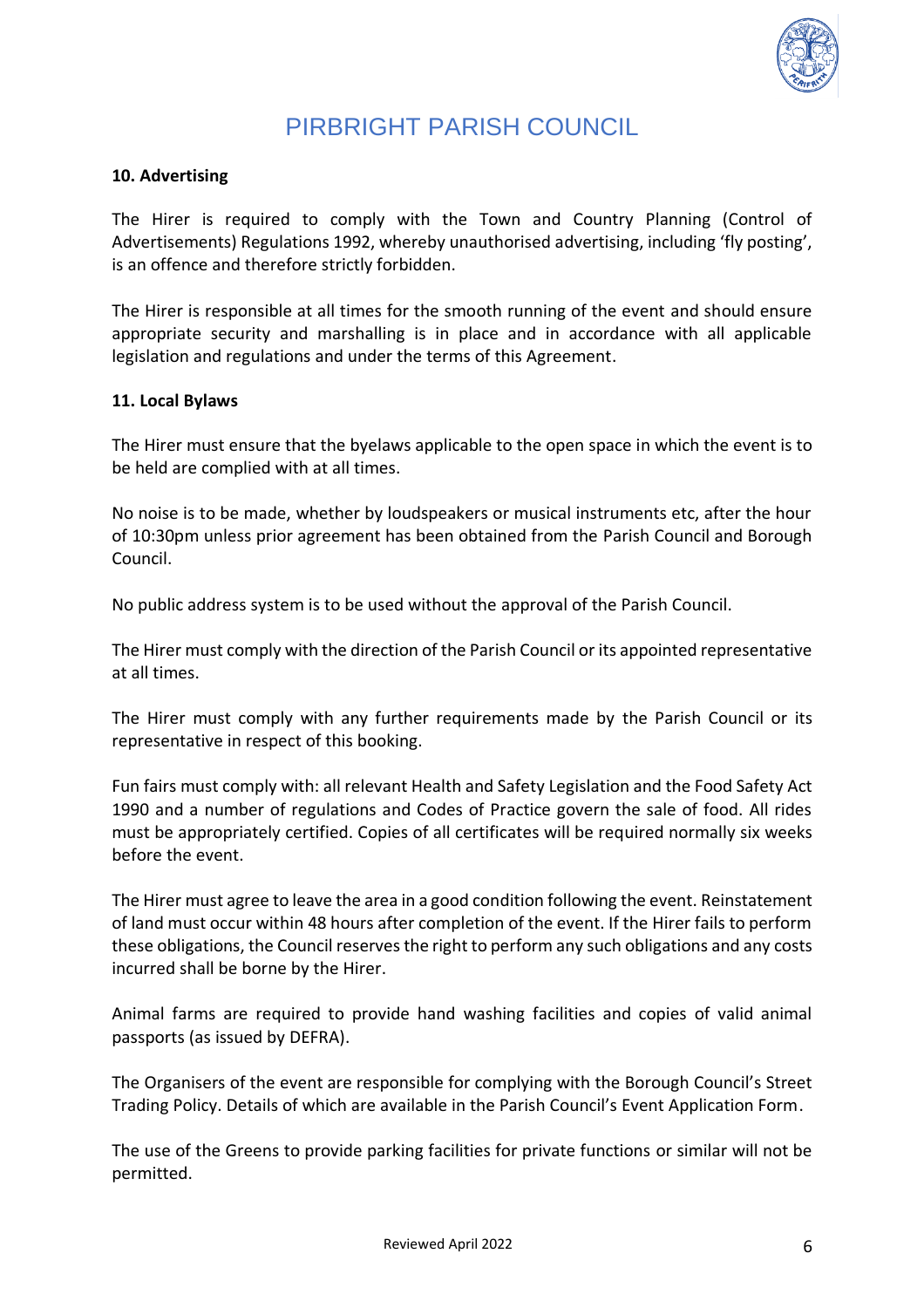

### <span id="page-6-0"></span>**12. Contacts**

**Please complete the Form below and return it to the Clerk to Pirbright Parish Council. This can be done via email at: [clerk@pirbright-pc.gov.uk](mailto:clerk@pirbright-pc.gov.uk) or by post at the following address: Pirbright Parish Council, The Parish Meeting Room, The Green, Pirbright, GU24 0JE.**